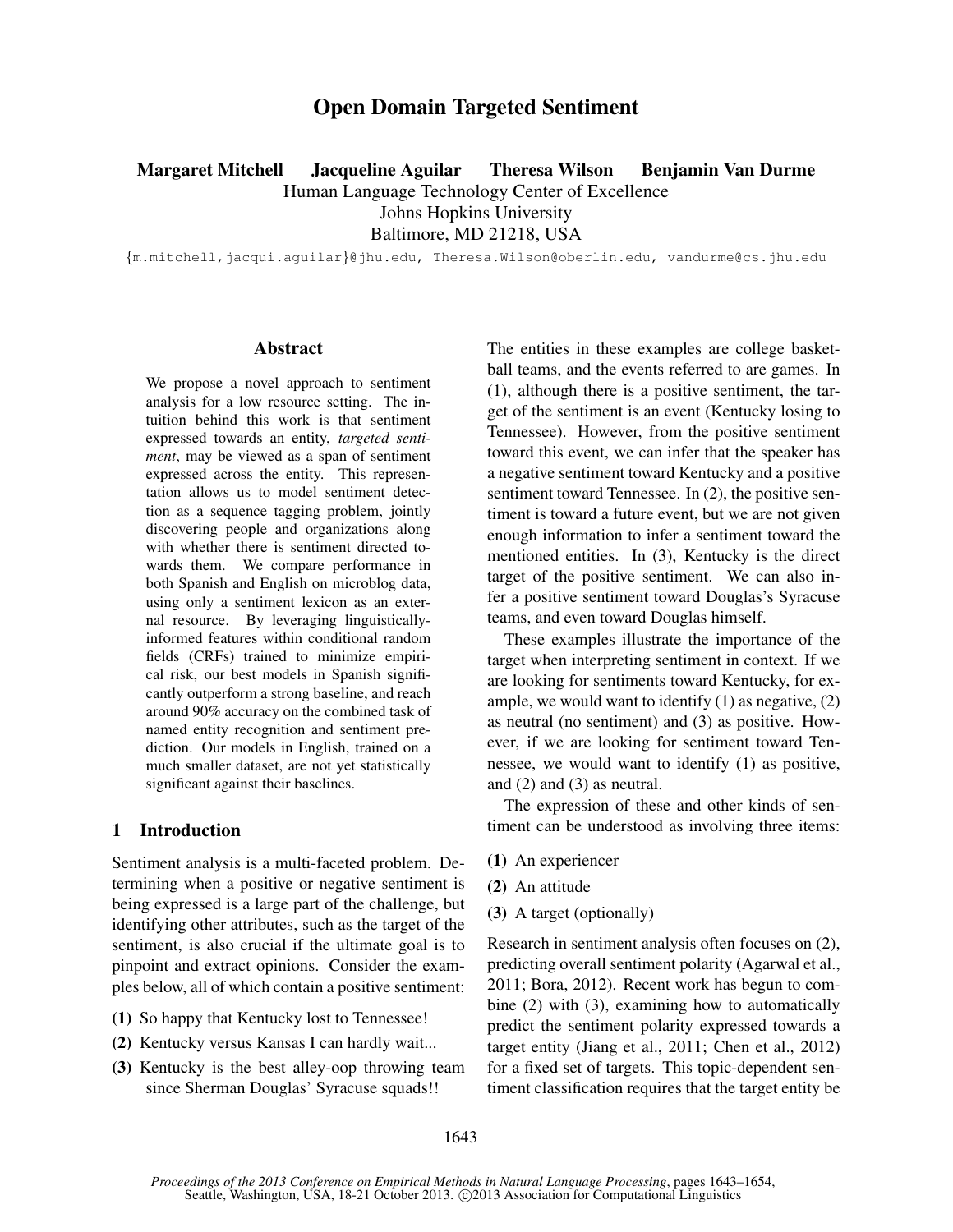

Figure 1: Sentiment expressed across an entity.

given, and returns statements expressing sentiment towards the given entity.

In this paper, we take a step towards open-domain, *targeted sentiment analysis* by investigating how to detect both the named entity and the sentiment expressed toward it. We observe that sentiment expressed towards a target entity may be possible to learn in a graphical model along the span of the entity itself: Similar to how named entity recognition (NER) learns labels along the span of each word in an entity name, sentiment may be expressed along the entity as well. A small example is shown in Figure 1. We focus on people and organizations (*volitional named entities*), which are the primary targets of sentiment in our microblog data (see Table 1).

Both NER and opinion expression extraction have achieved impressive results using conditional random fields (CRFs) (Lafferty et al., 2001) to define the conditional probability of entity categories (Mc-Callum and Li, 2003; Choi et al., 2006; Yang and Cardie, 2013). We develop such models to jointly predict the NE and the sentiment expressed towards it using minimum risk training (Stoyanov and Eisner, 2012). We learn our models on informal Spanish and English language taken from the social network Twitter, $<sup>1</sup>$  where the language variety makes</sup> NLP particularly challenging (see Figure 2).

Our ultimate goal is to develop models that will be useful for low resource languages, where a sentiment lexicon may be known or bootstrapped, but more sophisticated linguistic tools may not be readily available. We therefore do not rely on an external part-of-speech tagger or parser, which are often used for features in fine-grained sentiment analysis; such tools are not available in many languages, and if they are, are not usually adapted for noisy social media.

Instead, we use information from sentiment lexicons and some simple hand-written features, and otherwise use only features of the word that can be

@[user] le dijo erralo muy por lo bajo jaja un grande juancito grandes amigos mios

*@*[*user*] *he told him it was very on the dl haha a great juancito great friends of mine*

@[user] buenos d´ıas Profe!! Nos quedamos accidentados otra vez en la carretera vieja guarenas echando gasoil, estamos a la interperie

*@*[*user*] *good morning, Prof!! We were wrecked again on the old guarenas highway while getting diesel, we're out in the open*

Sin animo de ofender a los Militares, que realmente ´ se merecen ese aumento y más. Pero, dónde queda la misma recompensa para Médicos.

*I do not intend to offend the military in the slightest, they truly deserve the raise and more. However, I'm wondering whether doctors will ever receive a similar compensation.*

Figure 2: Messages on Twitter use a wide range of formality, style, and errors, which makes extracting information particularly difficult. Examples from Spanish (screen names anonymized), with approximate translations in English.

extracted without supervision. These include features based on unsupervised word tags (Brown clusters) and a method that automatically syllabifies a word based on the orthography of the language. All tools and code used for this research are released with this paper. $<sup>2</sup>$ </sup>

## 2 Related Work

As the scale of social media has grown, using sources such as Twitter to mine public sentiment has become increasingly promising. Commercial systems include Sentiment140 $3$  (products and brands) and tweetfeel<sup>4</sup> (suggests searching for popular movies, celebrities and companies).

The majority of academic research has focused on supervised classification of message sentiment irrespective of target (Barbosa and Feng, 2010; Pak and Paroubek, 2010; Bifet and Frank, 2010; Davidov et al., 2010; Kouloumpis et al., 2011; Agarwal et al., 2011). Large datasets are collected for this work by leveraging the sentiment inherent in emoticons (e.g., smilies and frownies) and/or select Twitter hashtags (e.g., #bestdayever, #fail), resulting in noisy collec-

<sup>1</sup>www.twitter.com

<sup>2</sup>www.m-mitchell.com/code

 $3$ www.sentiment140.com

<sup>4</sup>www.tweetfeel.com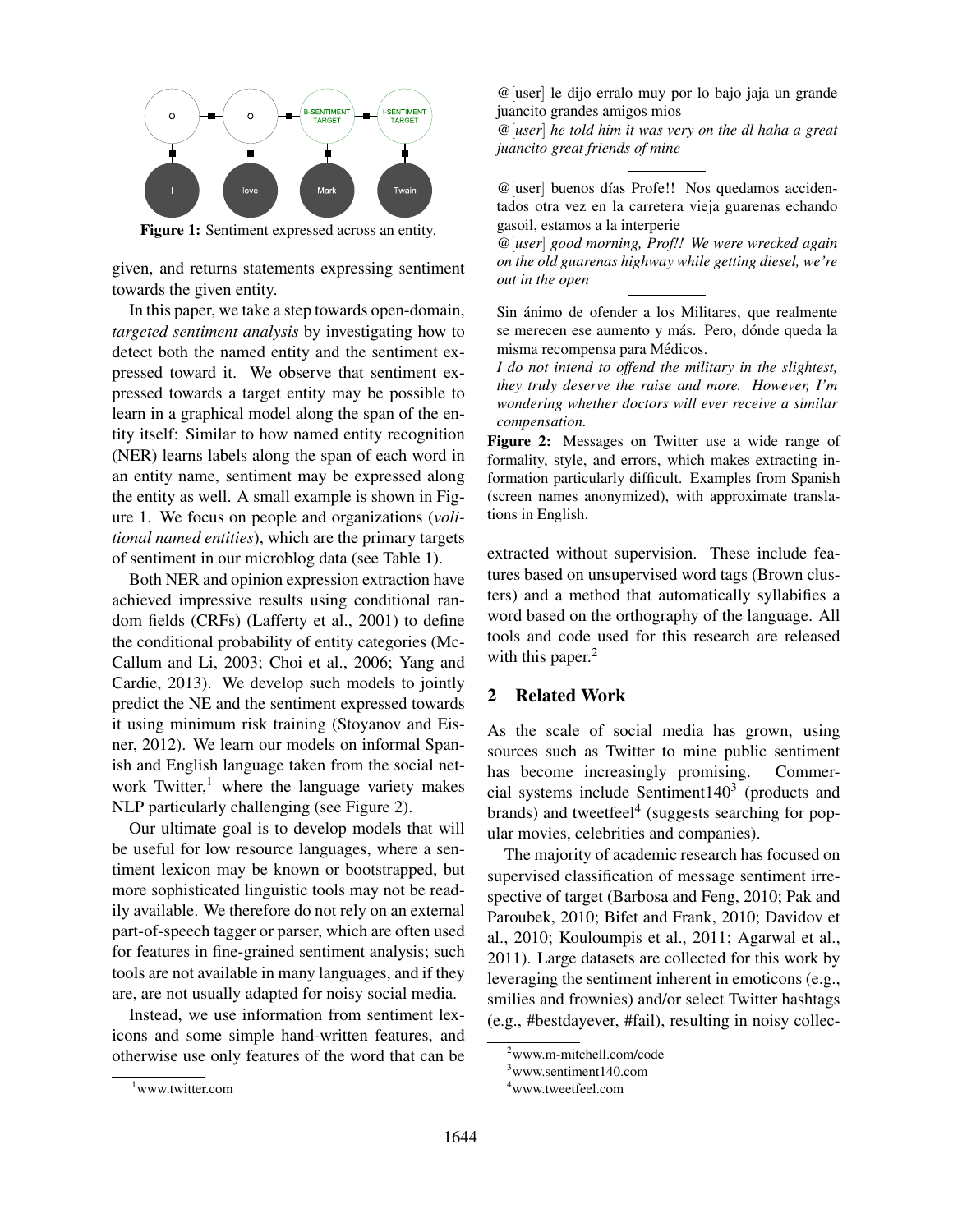tions appropriate for initial exploration. Prior work includes: the use of a social network (Speriosu et al., 2011; Tan et al., 2011; Calais Guerra et al., 2011; Jiang et al., 2011; Li et al., 2012; Hu et al., 2013); user-adapted models based on collaborative online-learning (Li et al., 2010b); unsupervised, joint sentiment-topic modeling (Saif et al., 2012); tracking changing sentiment during debates (Diakopoulos and Shamma, 2010); and how orthographic conventions such as word-lengthening can be used to adapt a Twitter-specific sentiment lexicon (Brody and Diakopoulos, 2011).

Efforts in targeted sentiment (Bermingham and Smeaton, 2010; Jin and Ho, 2009; Li et al., 2010a; Jiang et al., 2011; Tan et al., 2011; Wang et al., 2011; Li et al., 2012; Chen et al., 2012), have mostly focused on topic-dependent analysis. In these approaches, messages are collected on a fixed set of topics/targets, such as products or sports teams, and sentiment is learned for the given set. In contrast, we aim to predict sentiment in tweets for any named person or organization. We refer to this task as *open domain targeted sentiment analysis*.

Within topic-dependent sentiment analysis, several approaches have explored applying CRFs or HMMs to extract sentiment and target words from text (Jin and Ho, 2009; Li et al., 2010a). In these approaches, opinion expressions are extracted, and polarity is annotated across the opinion expression. However, as noted by many researchers in sentiment, opinion orientation towards a specific target is often not equal to the orientation of a neighboring opinion expression; and opinion expressions in one context may not be opinion expressions in another (Kim and Hovy, 2006), making open domain approaches particularly challenging.

The above work by Jiang et al. (2011) is most similar to our own. They do not use joint learning, but they do incorporate a number of parse-based features designed to capture relationships between sentiment terms and topic references. In our work these relationships are captured by the CRF model, and we compare against their approach in Section 6.

Recent work by Yang and Cardie (2013) is similar in spirit to our own, where the identification of opinion holders, opinion targets, and opinion expressions is modeled as a sequence tagging problem using a CRF. However, similar to previous work applying CRFs to extract sentiment, Yang and Cardie use syntactic relations to connect an opinion target to an opinion expression. In contrast, we model the expression of sentiment polarity across the sentiment target itself, extracting both the sentiment target and the sentiment expressed towards it within the same span of words. This allows us to use surrounding context to determine sentiment polarity without identifying explicit opinion expressions or relying on a parser to help link expression to target.

Most work in targeted sentiment outside the microblogging domain has been in relation to product review mining (e.g., Yi et al. (2003), Hu and Liu (2004), Popescu and Etzioni (2005), Qiu et al. (2011)). Rather than identify named entities (NEs), this work seeks to identify products and their features mentioned in reviews, and classify these for sentiment. Recent work by Qui et al. jointly learns targets and opinion words, and Jakob and Gurevych (2010) use CRFs to extract the targets of opinions, but do not attempt to classify the sentiment toward these targets. To the best of our knowledge, this is the first work to approach targeted sentiment in a low resource setting and to jointly predict NEs and targeted sentiment.

### 3 Data

Twitter Collection We use the Spanish/English Twitter dataset of Etter et al. (2013) to train and test our models. Approximately 30,000 Spanish tweets and 10,000 English were labeled for named entities in BIO encoding: The start of an NE is labeled B- {NE} and the rest of the NE is labeled I-{NE}. The

| NE.              |      | COUNT NEUTRAL POS NEG |           |       |
|------------------|------|-----------------------|-----------|-------|
| <b>PERSON</b>    | 5462 |                       | 80% 20%   | $0\%$ |
| ORGANIZATION     | 4408 |                       | 80% 20%   | $0\%$ |
| <b>LOCATION</b>  | 1405 | 100%                  | $0\%$     | $0\%$ |
| URL              | 1030 | $100\%$               | $0\%$     | $0\%$ |
| <b>TIME</b>      | 535  | 70%                   | 10\% 20\% |       |
| <b>DATE</b>      | 222  | 100%                  | $0\%$     | $0\%$ |
| <b>MONEY</b>     | 95   | 90%                   | $0\%$     | 10%   |
| <b>PERCENT</b>   | 81   |                       | 80% 20%   | $0\%$ |
| <b>TELEPHONE</b> | 23   | 100%                  | $0\%$     | $0\%$ |
| EMAIL.           | 8    | 100%                  | $0\%$     | $0\%$ |

Table 1: Distribution of named entities in our Spanish Twitter corpus. Targeted sentiment percentages are based on expert annotations from a random sample of 10 (or all) of of each entity. Most entities are not sentiment targets (NEUTRAL). PERSON and ORGANIZATION are most frequent, and among the top recipients of sentiment.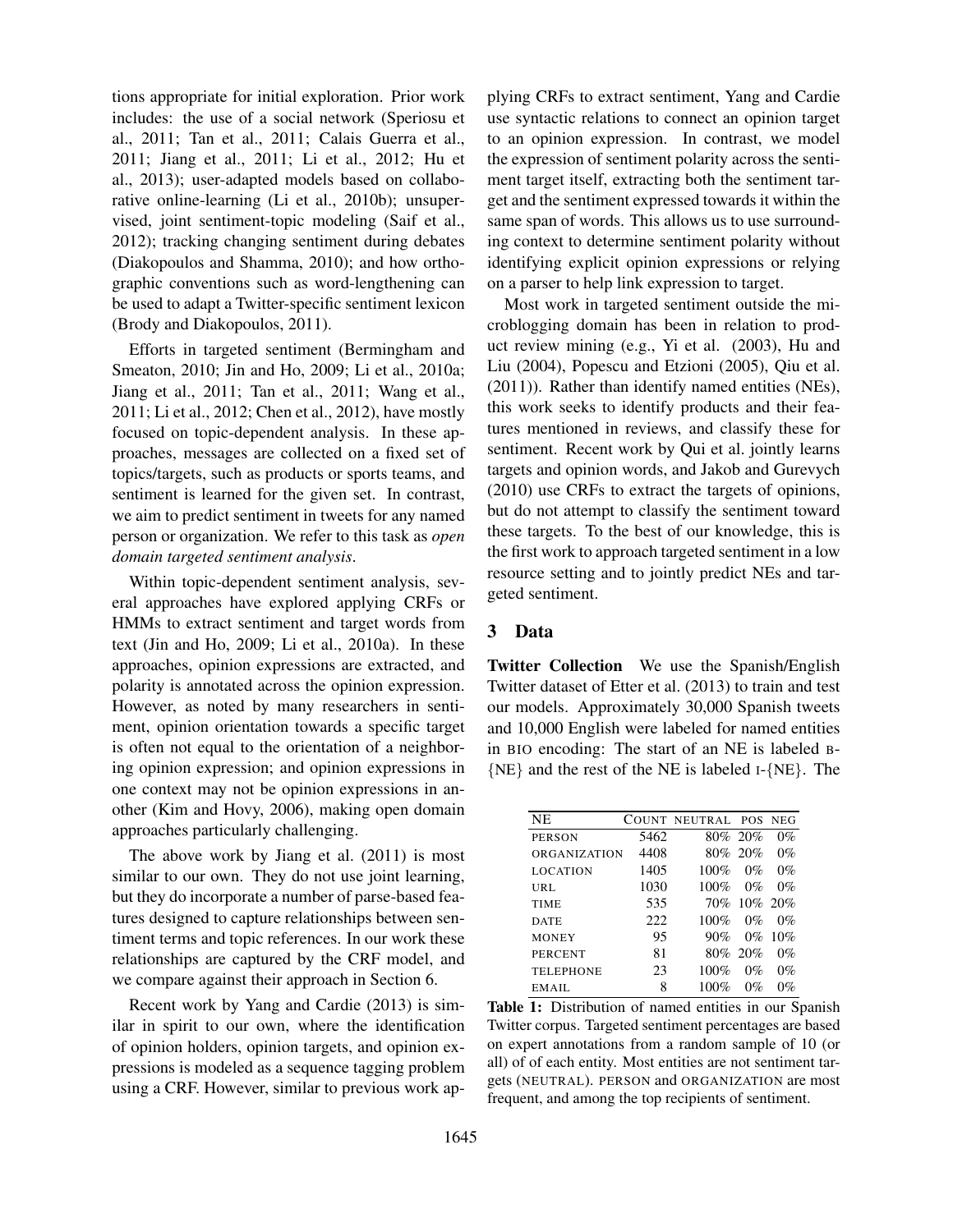full set of NE categories are shown in Table 1. For example, the sequence "Mark Twain" would be labeled B-PERSON, I-PERSON. We are interested in both PERSON and ORGANIZATION entities, which make up the majority of named entities in this data, and we evaluate these using the more general entity category VOLITIONAL. Removing retweets, 7,105 Spanish tweets contained a total of 9,870 volitional entities and 2,350 English tweets contained a total of 3,577 volitional entities.

Sentiment Lexicons We use two sentiment lexicon sources in each language. For English, we use the MPQA lexicon (Wilson et al., 2005), which identifies 12,296 manually and semi-automatically produced subjective terms along with their polarity. For the second lexicon, we use SentiWordNet 3.0 (Baccianella et al., 2010), which assigns positive and negative polarity scores to WordNet synsets. We use the majority polarity of all words with a subjectivity score above 0.5.

For Spanish, the first lexicon is obtained from Volkova et al. (2013), who automatically translated strongly subjective terms from the MPQA lexicon (Wilson et al., 2005) into Spanish. The resulting Spanish lexicon contains about 65K words. The second lexicon is available from Perez-Rosas et al. (2012). This contains approximately 1000 sentiment-bearing words collected leveraging manual resources and 2000 collected leveraging automatic resources.

Annotation To collect sentiment labels, we use crowdsourcing through Amazon's Mechanical Turk.<sup>5</sup> Annotators ("Turkers") were shown six tweets at a time, each with a single highlighted named entity. Turkers were instructed to (1) select the sentiment being expressed towards the entity (*positive*, *negative*, or *no sentiment*); and (2) rate their level of confidence in their selection. Following best practices on collecting language data with Mechanical Turk (Callison-Burch and Dredze, 2010), two controls were placed among each set of six tweets to screen out unreliable judgments. An example prompt is shown in Figure 3.

Each  $\langle$  tweet, NE $\rangle$  pair was shown to three Turkers, and those with majority consensus on sentiment polarity were extracted. Tweets without sentiment



Figure 4: Targeted sentiment annotated for Spanish.

|       |                |            | <b>Majority</b> |      |
|-------|----------------|------------|-----------------|------|
|       |                | <b>POS</b> | <b>NEUTRAL</b>  | NEG  |
| É     | <b>POS</b>     | 757        | 1249            | 130  |
|       | <b>NEUTRAL</b> | 707        | 2151            | 473  |
| Vinor | <b>NEG</b>     | 129        | 726             | 452. |

Table 2: Number of targeted sentiment instances where at least two of the three annotators (Majority) agreed. Common disagreements with a third annotator (Minority) were over whether no sentiment or positive sentiment was expressed, and whether no sentiment or negative sentment was expressed.

consensus on all NEs were removed. In Spanish, this yielded 6,658 unique  $\langle$  tweet, NE $\rangle$  pairs. In English, which is a smaller data set, this yielded 3,288 unique pairs. We split the data into folds for 10-fold crossvalidation, developing on the data from one fold and reporting results for the remaining nine.

The distribution of sentiment for the named entities annotated by Turkers is shown in Figure 4. Neutral (no targeted sentiment) dominates, followed by positive sentiment for both organizations and people. As shown in Table 2, common disagreements were over whether or not there was targeted positive sentiment, and whether or not there was targeted negative sentiment. This is in line with previous research showing that distinguishing positive sentiment from no sentiment (and distinguishing negative sentiment from no sentiment) is often more challenging than distinguishing between positive and negative sentiment (Wilson et al., 2009). Indeed, we see that it was more common for annotators to disagree than to agree on targeted sentiment, particularly for negative targeted sentiment, where more instances had NEUTRAL/NEGATIVE disagreement than NEGATIVE three-way agreement.

<sup>5</sup>www.mturk.com/mturk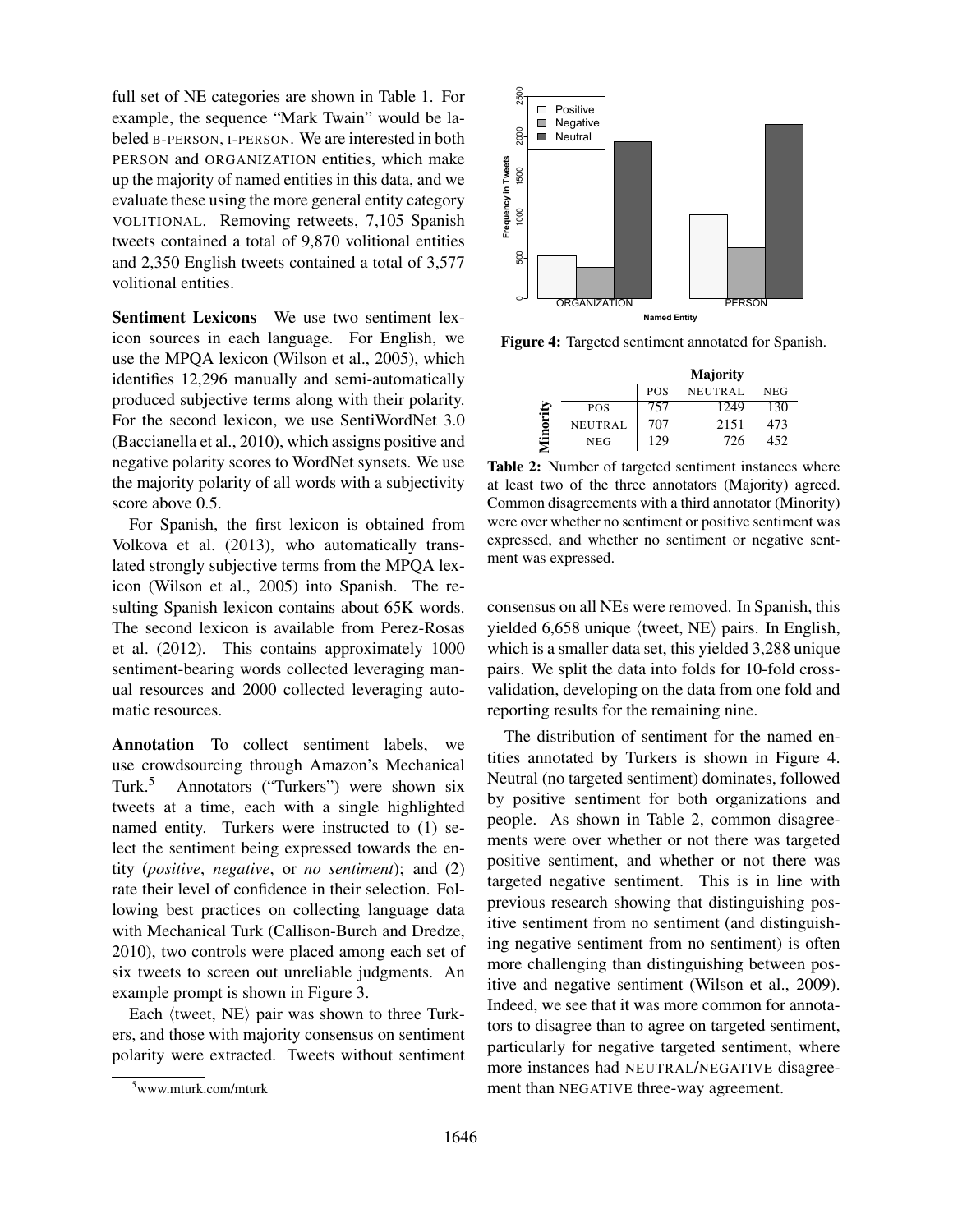|                                                                                                      | <b>TWEET 2</b>   Marque $\Box$ si el mensaje no está en español o la entidad no es una persona ni una organización. Pase al siguiente Tweet. |  |  |  |  |  |  |
|------------------------------------------------------------------------------------------------------|----------------------------------------------------------------------------------------------------------------------------------------------|--|--|--|--|--|--|
| Viendo todos dicen te quiero del gran WOODY ALLEN                                                    |                                                                                                                                              |  |  |  |  |  |  |
|                                                                                                      | 1. La persona twitteando $\epsilon$ expresa un sentimiento positivo $\epsilon$ con relación a WOODY ALLEN en este mensaje.                   |  |  |  |  |  |  |
| 2. Elige su nivel de confianza del sentimiento en relación a WOODY ALLEN.<br>$2 - \text{media} \div$ |                                                                                                                                              |  |  |  |  |  |  |
|                                                                                                      |                                                                                                                                              |  |  |  |  |  |  |

| <b>Figure 3:</b> Example Tweet shown to Turkers. |  |  |  |  |  |
|--------------------------------------------------|--|--|--|--|--|
|--------------------------------------------------|--|--|--|--|--|

| <b>Variable</b>                                 | <b>Possible values</b>                         |
|-------------------------------------------------|------------------------------------------------|
| Sentiment (s)                                   | NOT-TARG, SENT-TARG                            |
| (PIPE & JOINT models)                           |                                                |
| Named Entity (1)                                | O, B-VOLITIONAL, I-VOLITIONAL                  |
| (PIPE & JOINT models)                           |                                                |
|                                                 | Combined Sent/NE (y) 0, B+NOT-TARG, I+NOT-TARG |
| (COLL models)                                   | B+SENT-TARG, I+SENT-TARG                       |
| ----<br>$\cdot$ $\cdot$ $\cdot$<br>$\mathbf{r}$ |                                                |

Table 3: Possible values for random variables, targeted subjectivity (is/is not sentiment target). COLL models collapse targeted subjectivity and NE label into one node.

| <b>Variable</b>       | <b>Possible values</b>                         |
|-----------------------|------------------------------------------------|
| Sentiment (s)         | NOT-TARG, POS, NEG                             |
| (PIPE & JOINT models) |                                                |
| Named Entity (1)      | O, B-VOLITIONAL, I-VOLITIONAL                  |
| (PIPE & JOINT models) |                                                |
|                       | Combined Sent/NE (y) 0, B+NOT-TARG, I+NOT-TARG |
| (COLL models)         | $B+POS$ , $I+POS$                              |
|                       | B+NEG, I+NEG                                   |

Table 4: Possible values for random variables, targeted sentiment. The COLL models collapse both targeted sentiment and NE label into one node.

#### 4 Targeted Subjectivity and Sentiment

Formally, we define the problem as follows: Given an observed message  $\mathbf{w} = (w_1 \dots w_n)$ , where *n* is the number of words in the message and  $w_i (1 \leq$  $j \leq n$ ) is a word, we learn the probability of a label sequence  $l = (l_1 \dots l_n)$ , where  $l_i \in$  the set of named entity values; and a sentiment sequence  $\mathbf{s} = (s_1 \dots s_n)$ , where  $s_i \in \mathbf{the}$  set of sentiment values. We additionally explore simpler linear-chain models that learn the probability of a single label sequence  $y = (y_1 \dots y_n)$ , where  $y_i \in$  the set of conjoined entity+sentiment values (Tables 3 and 4).

Our basic model is a linear conditional random field, an undirected graph that represents the conditional distribution  $p($ l, s|w $)$ .<sup>6</sup> Sentiment towards a named entity may be modeled in a CRF as a sequence of random variables for sentiment s connected to named entities l. In all models, entity variables are connected by a factor to their neighbors in sequence, and we include skip-chains (Finkel and Manning, 2010) connecting identical words where at least one is capitalized. Our model strategies include: a pipeline that first learns volitional entities then sentiment directed towards them (PIPE); one that jointly learns volitional entities along with sentiment directed towards them (JOINT); and one that learns volitional entities and targeted sentiment with combined labels (COLL) (Figure 5).

Using these models, we explore two primary tasks: (1) the task of detecting whether sentiment is targeted at an entity, which we refer to as *targeted subjectivity*; and (2) the task of detecting whether positive, negative, or neutral sentiment (no sentiment) is targeted at an entity, which we refer to as *targeted sentiment*. Moving from targeted subjectivity prediction to targeted sentiment prediction is possible by changing the sentiment target (SENT-TARG) variable into two variables, one for positive targeted sentiment (POS) and one for negative (NEG). Possible values for targeted subjectivity are shown in Table 3, and possible values for targeted sentiment are shown in Table 4.

In the pipeline models (PIPE), we first build a CRF where each word is connected by a factor to an entity label  $l_i \in I$ . In a second model, every observed volitional entity node is connected by a factor to a sentiment label  $s_i \in \mathbf{s}$ . An example is shown in Figure 5 (1).

In the joint models (JOINT), each  $s_i \in$  s is connected by a factor to the corresponding entity label in the sequence,  $l_i \in I$ . Sentiment in this model is partially observed: All sentiment variables are treated as latent except for the sentiment connected to the volitional entity. An example is shown in Figure 5 (2).

<sup>6</sup> For the COLL models, this is instead the conditional distribution  $p(\mathbf{y}|\mathbf{w})$ , where entity and sentiment labels are conjoined in one sequence assignment y.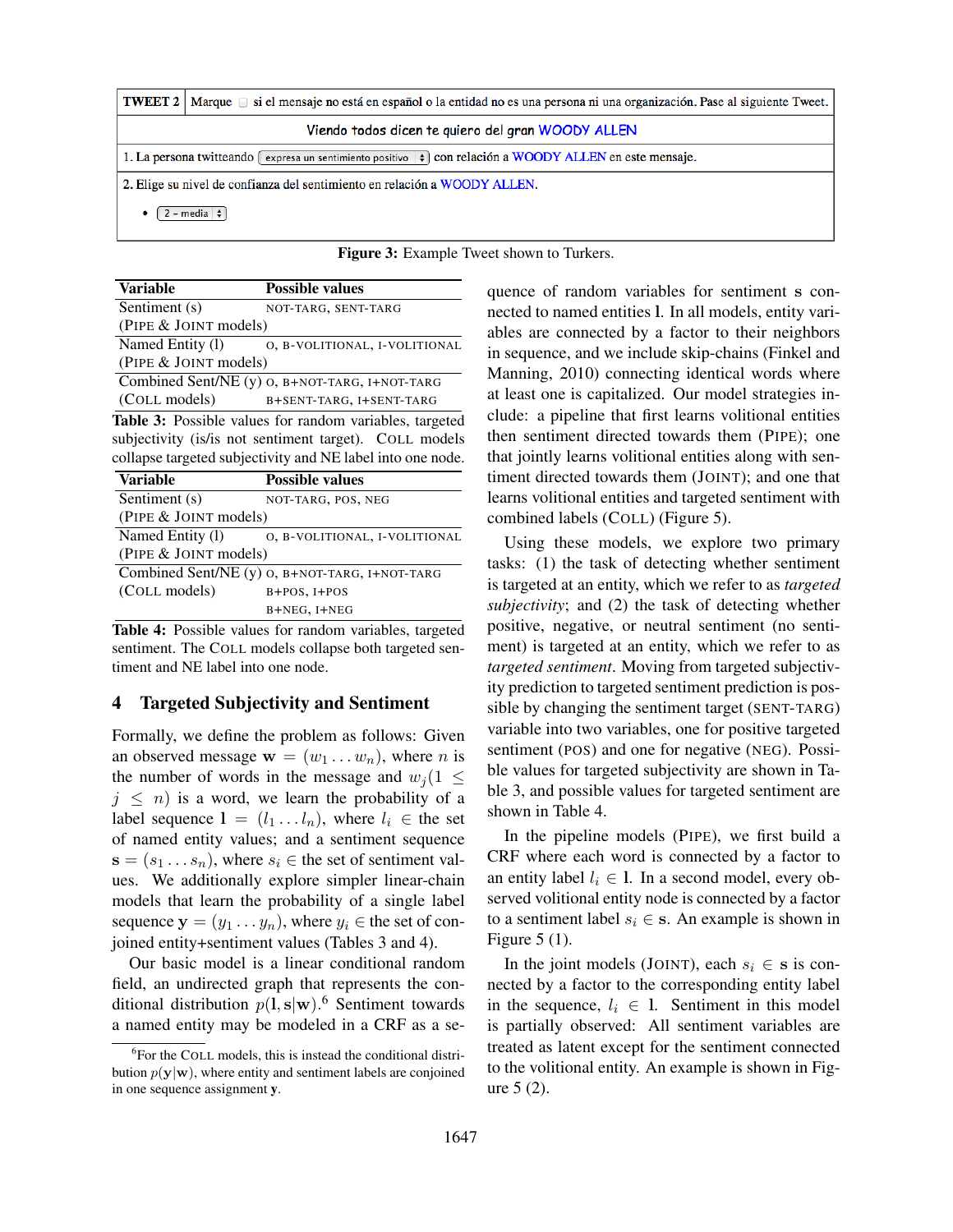In the collapsed models (COLL), we combine sentiment and named entity into one label sequence (e.g., O, B+SENT-TARG, I+SENT-TARG). An example is shown in Figure 5 (3). The JOINT and PIPE models therefore predict named entity sequences, their category labels, and the sentiment expressed towards volitional named entities.<sup>7</sup> The collapsed models predict volitional labels and targeted sentiment as combined categories. The COLL and PIPE models are considerably faster than JOINT models, where exact inference is intractable.



Figure 5: Example CRFs for targeted subjectivity with observed variables (dark nodes), predicted variables (white nodes) and hidden variables (light grey nodes).

## 5 Training

Minimum-Risk CRF Training We use the ERMA system (Stoyanov et al., 2011) to learn our models.<sup>8</sup> ERMA (Empirical Risk Minimization under Approximations) learns parameters to minimize loss on the training data. Predicting NE labels using a linear-chain CRF trained with empirical risk minimization has been shown to result in a statistically significant improvement over the common approach of maximum likelihood estimation (Stoyanov and Eisner, 2012). All models are trained to optimize log likelihood using 20 iterations of stochastic gradient descent, and a maximum of 100 iterations of belief propagation to compute the marginals for each example.

Features Features of the models are shown in Table 5. For an observed word, features are extracted for the word itself as well as within a context window of three words in either direction. Words seen only once are treated as out-of-vocabulary. Surface features and linguistic features are concatenated in groups of two and three to create further features. All algorithms and code that we have developed for feature extraction are available online.<sup>9</sup>

Because we aim to develop models that do not heavily rely on language-specific resources, we are interested in exploring unsupervised and lightly supervised methods for learning relevant features. Rather than use part-of-speech tags, we therefore use Brown cluster labels as unsupervised word tags (Brown et al., 1992; Koo et al., 2008). Brown clustering is a distributional similarity method that merges pairs of word clusters in the training data<sup>10</sup> to create the smallest decrease in corpus likelihood, using a bigram language model on the clusters. For our task, we cut clusters at length 3 and length 5, and these serve as rough part-of-speech tags without the need to train additional models. For example, the word *hello* is tagged as belonging to cluster 011 (length 3) and 01111 (length 5).

During development, we found that being able to syllabify the word (break the word into syllables) was a positive indicator of people names, but a negative indicator of organization names. This observation can be approximated automatically using constraints from the sonority sequencing principle (Hooper, 1976; Clements, 1990; Blevins, 1996; Morelli, 2003) on a language's orthography. This is a phonotactic principle that states that syllables will tend to have a sonority peak, usually a vowel, in the center of the syllable, followed on either side by consonants with decreasing sonority. Although languages may violate this principle, the core idea that a vowel forms the nucleus of a syllable with op-

<sup>&</sup>lt;sup>7</sup>We found that learning the VOLITIONAL categories during training rather than maintaining beliefs about separate named entities during inference (ORGANIZATION, PERSON) and then post-processing to VOLITIONAL leads to slightly better accuracy.

<sup>8</sup> sites.google.com/site/ermasoftware

<sup>9</sup>www.m-mitchell.com/code

<sup>&</sup>lt;sup>10</sup>For Spanish, we train on a sample of  $\sim$  7 million Spanish tweets. For English, we train on the essays (Pennebaker et al., 2007) and Facebook data (Kosinskia et al., 2013) available from ICWSM 2013.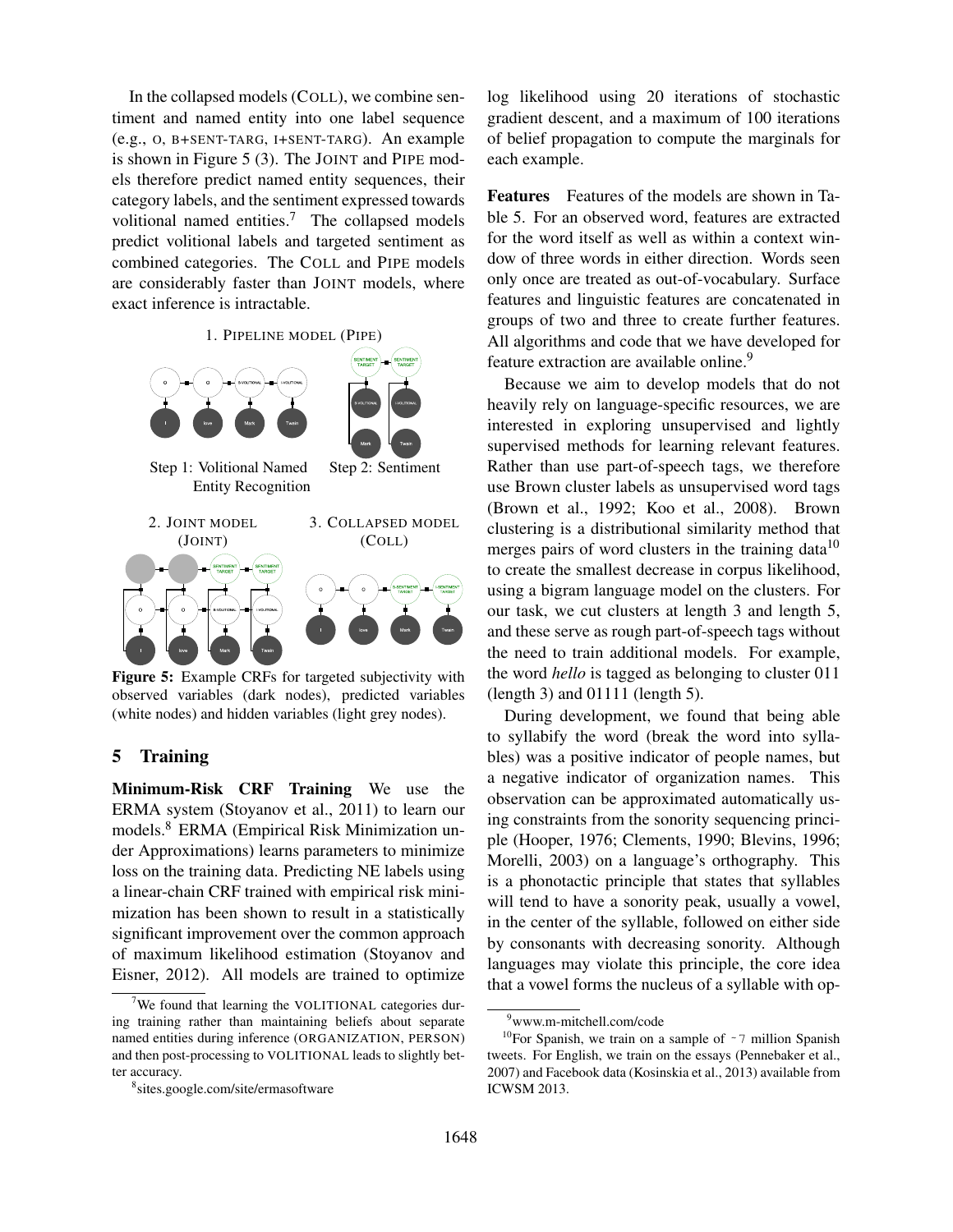tional consonants before (the onset) and after (the coda) can be used to begin to automatically learn syllable structure.<sup>11</sup> We learn this in an unsupervised way, using the most frequent (seen more than 1,000 times) word-initial non-vowel sequences from the Brown cluster data as allowable syllable onset consonants. Similarly, the most frequent word-final non-vowel sequences are learned as possible syllable codas. For each word, we then attempt to segment syllables using the learned onsets and codas around each vowel. If a word cannot be syllabified, it is often an initialism (e.g., *CND*, *lsat*).

We follow the approach from the out-ofvocabulary assignment in the Berkeley parser (Petrov et al., 2006) to encode common surface patterns such as capitalization and lexical patterns such as verb endings as a single feature for words we have seen once or less. We also use the Jerboa toolkit (Van Durme, 2012) to extract further language-independent features from the data, such as features for emoticons and binning for repeated characters (like !!!). In addition, we include features for whether the word is three or four letters, which is often used for acronyms and initialisms in several languages (including Spanish and English); whether the word is neighbored by a punctuation mark; word identity; word length; message length; and position in the sentence.

We utilize a speaker of each language to simply list word forms for sentiment features that may be indicative of sentiment, totaling less than two hours of annotation time. This set includes intensifiers (e.g., *hella*, *freakin'* in English; e.g., *muy*, *sumamente* in Spanish), positive/negative abbreviations (*WTF*, *pso*), positive/negative slang words, and positive/negative prefix and suffixes (e.g., *anti-* in English and Spanish, *-ito* in Spanish).

### 6 Experiments

We are interested in both PERSON and ORGANIZA-TION entities, and evaluate these in the collapsed category VOLITIONAL. This suggests that the data may be pre-processed to label all volitional entities as VOLITIONAL NEs, or the models may be learned with the traditional named entities in place, and post-

| <b>SURFACE FEATURES</b>                                                              |
|--------------------------------------------------------------------------------------|
| binned word length, message length, and sen-                                         |
| tence position; Jerboa features; word identity; word                                 |
| lengthening; punctuation characters, has digit; has                                  |
| dash; is lower case; is 3 or 4 letters; first letter capi-                           |
| talized; more than one letter capitalized, etc.                                      |
| LINGUISTIC FEATURES                                                                  |
| function words; can syllabify; curse words; laugh                                    |
| words; words for <i>good</i> , <i>bad</i> , <i>no</i> , <i>my</i> ; slang words; ab- |
| breviations; intensifiers; subjective suffixes and pre-                              |
| fixes (such as diminutive forms); common verb end-                                   |
| ings; common noun endings                                                            |
| <b>BROWN CLUSTERING FEATURES</b>                                                     |
| cluster at length 3; cluster at length 5                                             |
| <b>SENTIMENT FEATURES</b>                                                            |
| is sentiment-bearing word; prior sentiment polarity                                  |
|                                                                                      |

Table 5: Features used in model.

processed to identify those that are VOLITIONAL. We explored results using both methods, and found that training models on VOLITIONAL tags yielded the best performance overall; we report numbers for this approach below.

We compare against a baseline (BASE-NS) where we use our volitional entity labels and assign no sentiment directed towards the entity (the majority case). This is a strong baseline to isolate how our methods perform specifically for the task of identifying sentiment targeted at an entity.

We report on precision, recall, and sensitivity for the tasks of NER and targeted subjectivity/sentiment prediction in isolation; and we report on accuracy for the targeted subjectivity and targeted sentiment models. For sentiment, a true positive is an instance where the label has sentiment, and a true negative is an instance where the label has no sentiment (neutral). For NER, a true positive is an instance where the label is a B- or I- label; a true negative is an instance where the label is O. The three systems are evaluated against one another for NER, subjectivity (entity has/does not have sentiment expressed towards it), and sentiment (positive/negative/no sentiment) using paired t-tests across folds, with a Bonferroni correction to set  $\alpha$  to 0.02.

NER We include results for the isolated task of volitional named entity recognition in Table 6. In both Spanish and English, all three models are roughly comparable for precision, recall, and specificity. The task of finding O tags – spans that are *not* named entities – works especially well (NE spec). Common

<sup>&</sup>lt;sup>11</sup>Further development is necessary to extend a similar idea to languages that do not ordinarily mark all vowels in their orthography, such as Hebrew and Arabic.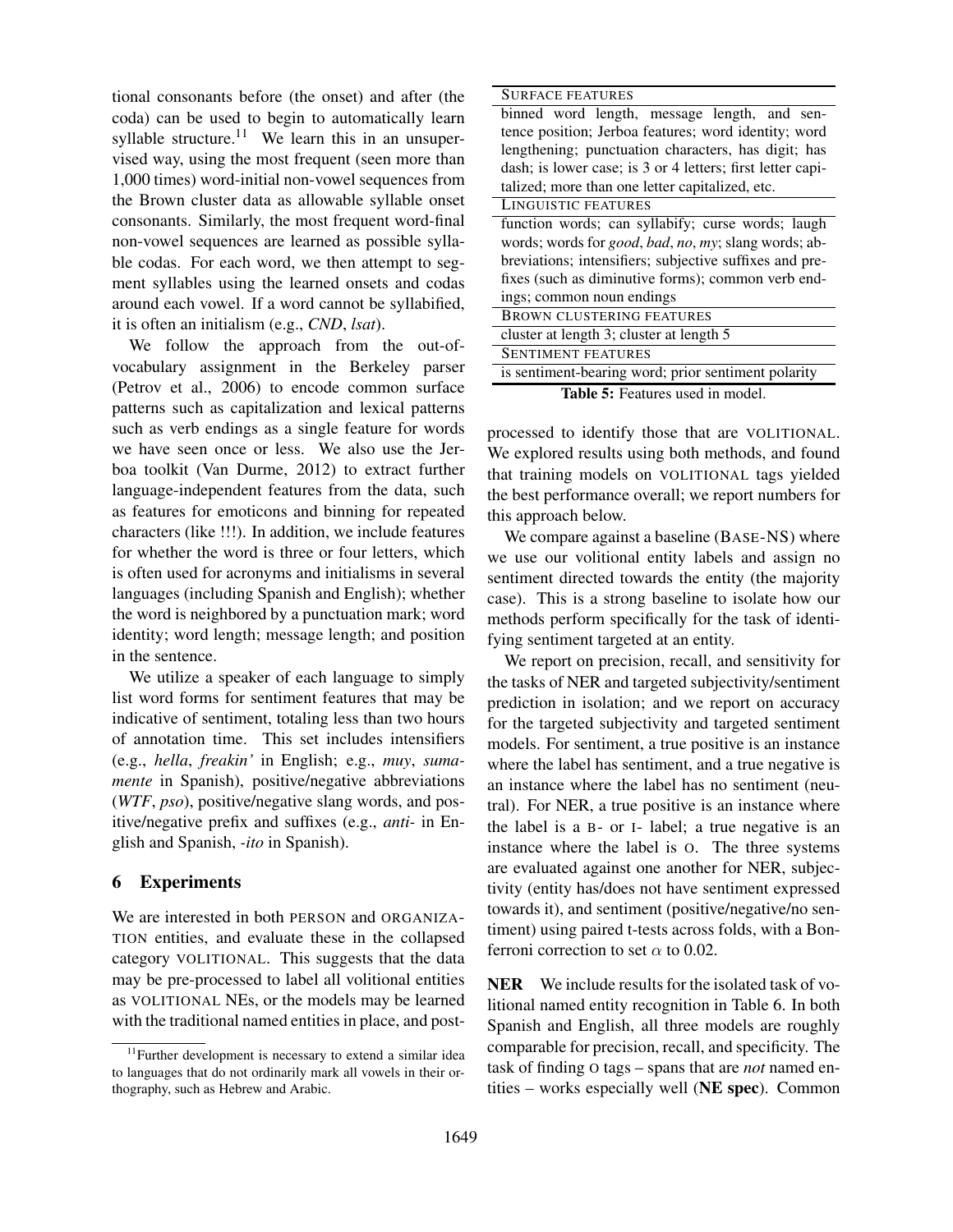|              |       | <b>Spanish</b> |             |              | English     |      |
|--------------|-------|----------------|-------------|--------------|-------------|------|
| <b>Model</b> | Joint | Pipe           | $Coll$ $  $ | <b>Joint</b> | <b>Pipe</b> | Coll |
| NE prec      | 65.2  | 64.3           | 65.1        | 59.8         | 62.3        | 60.5 |
| NE rec       | 65.8  | 64.7           | 61.2        | 60.2         | 57.2        | 56.5 |
| NE spec      | 95.4  | 95.2           | 95.6        | 94.3         | 95.1        | 94.7 |

Table 6: Average precision, recall, and specificity for volitional entity NER (in %).

mistakes include confusing B- labels with I- labels.

Subjectivity and Sentiment Table 7 shows results for the isolated task of predicting the presence of sentiment about a volitional entity. In Spanish, the pipeline models (PIPE) perform optimally for subjectivity recall (Subj rec), and significantly above the COLL models  $(p<.001)$ . Precision and specificity are comparable across models. In English as in Spanish, the collapsed model is particularly poor at subjectivity recall.

As discussed in Section 2, the subtask of predicting whether subjectivity is expressed towards an entity is comparable to the main task of Jiang et al. (2011), and so we compare our approach here. The Jiang et al. study is similar to the current study in that they aim to detect targeted sentiment, but it differs from the current study in that they focus exclusively on subjectivity towards five manually selected entities: {*Obama*, *Google*, *iPad*, *Lakers*, *Lady Gaga*}. They also evaluate on artificially balanced evaluation data, and evaluate sentiment polarity (positive/negative) separately from subjectivity (has/does not have sentiment).

Our dataset includes any entity labeled as PERSON or ORGANIZATION, and is not balanced (most targets have no sentiment expressed towards them; see Table 1), thus we can only roughly compare against their approach. *Lakers* and *Lady Gaga* are rare in our collection (appearing less than 3 times), and so we updated the comparison set prior to evaluation to: {*Obama*, *Google*, *iPad*, *BBC*, *Tebow*}. On this set, a baseline that always guesses no sentiment reaches an accuracy of 66.9%, compared to Jiang et al.'s 65.5% accuracy on a balanced set (not strictly comparable, but provided for reference). The JOINT models reach an accuracy of 71.04% on this set, demonstrating this approach as potentially useful for topicdependent targeted sentiment.

Table 8 shows results for the task of predicting the polarity of the sentiment expressed about an entity. In Spanish, the PIPE models significantly out-

|              | <b>Spanish</b> |      |      | <b>English</b> |      |      |
|--------------|----------------|------|------|----------------|------|------|
| <b>Model</b> | <b>Joint</b>   | Pipe | Coll | <b>Joint</b>   | Pipe | Coll |
| Subj prec    | 58.3           | 58.8 | 58.9 | 46.6           | 52.2 | 45.9 |
| Subj rec     | 40.1           | 50.9 | 19.1 | 44.5           | 48.5 | 16.4 |
| Subj spec    | 79.6           |      |      |                | 80.8 | 74.0 |

Table 7: Average precision, recall, and specificity (in %) for subjectivity prediction (has/does not have sentiment) along the target entity.

|           | <b>Spanish</b> |      |      | <b>English</b> |      |      |  |
|-----------|----------------|------|------|----------------|------|------|--|
| Model     | <b>Joint</b>   | Pipe | Coll | Joint          | Pipe | Coll |  |
| Sent prec | 36.6           | 45.8 | 42.5 | 31.6           | 42.9 | 38.5 |  |
| Sent rec  | 38.0           | 40.6 |      | 36.6           | 34.8 | 9.7  |  |
| Sent spec | 67.            | 75.2 | 73.3 |                | 82.0 | 78.1 |  |

Table 8: Average precision, recall, and specificity (in %) for sentiment prediction (positive/negative/no sentiment) along the target entity.

perform the COLL models on sentiment recall, and the JOINT models on sentiment precision  $(p<.01)$ . In English, PIPE significantly outperforms JOINT on precision ( $p < .001$ ).

Targeted Subjectivity and Targeted Sentiment The JOINT and PIPE models work reasonably well for the isolated tasks of NER and subjectivity/sentiment prediction. We now examine results for *targeted subjectivity* – labeling an entity and predicting whether there is sentiment directed towards it – in Table 9; and *targeted sentiment* – labeling an entity and predicting what the sentiment directed towards it is – in Table 10.

We evaluate using two accuracy metrics: Acc-all, which measures the accuracy of the entire named entity span along with the sentiment span; and Acc-Bsent, which measures the accuracy of identifying the start of a named entity (B- labels) along with the sentiment expressed towards it. Acc-all primarily measures the correctness of O labels, while Acc-Bsent focuses on the beginning of named entities.

For the targeted subjectivity task, our JOINT models perform optimally in Spanish, and significantly above their baselines. For the Acc-Bsent task, JOINT models perform best, significantly outperforming their baseline for subjectivity prediction. In English, where our data is half the size, we do not see a statistically significant difference between the predictive models and the no sentiment baselines.

For the targeted sentiment task, the JOINT models again perform relatively well in Spanish (Table 10), labeling volitional entities, predicting whether or not there is sentiment targeted towards them, and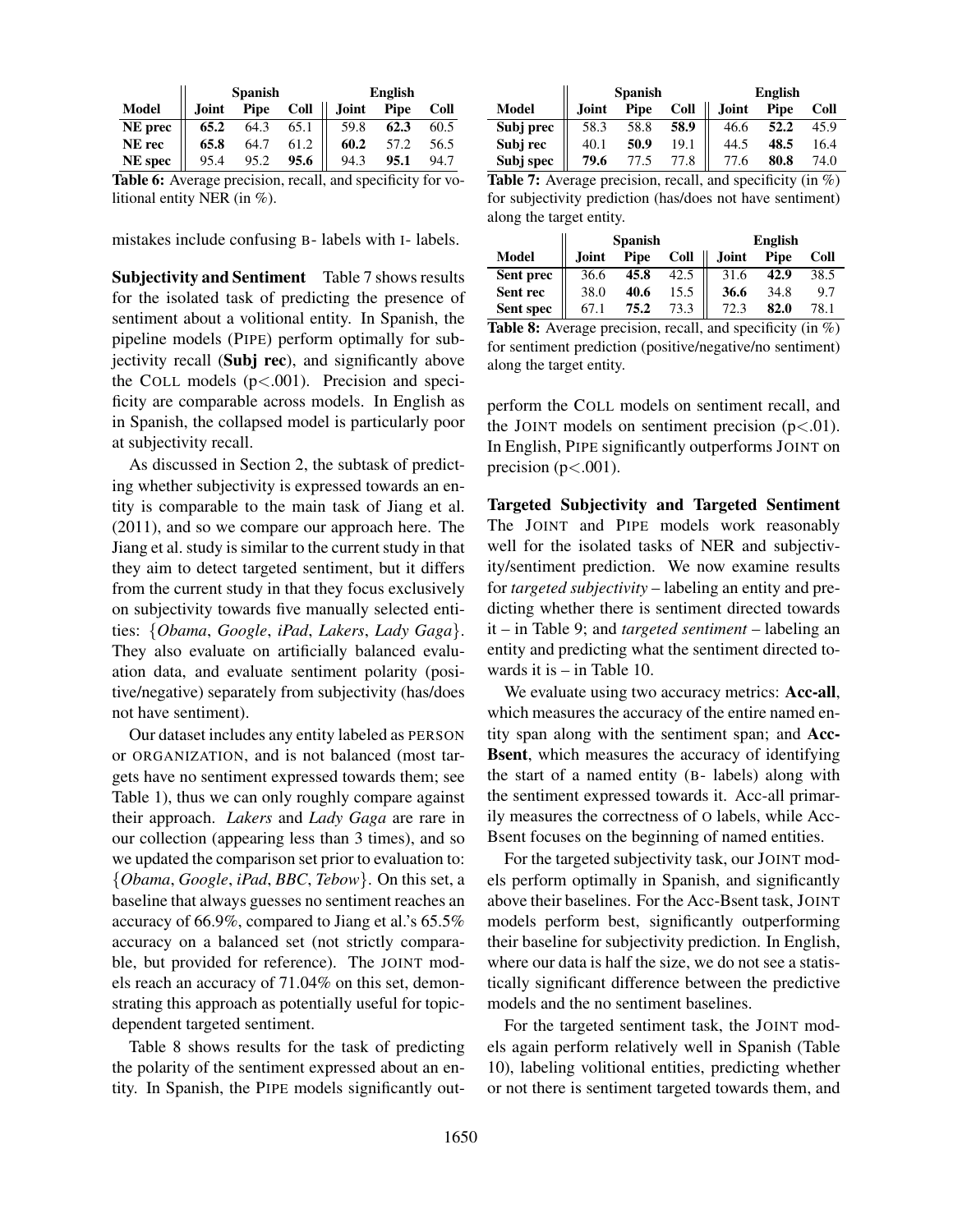|     | Model                    |                     | <b>Base</b> | Joint Joint Pipe Pipe Coll            | <b>Base</b> |      | Coll<br><b>Base</b> |  |  |
|-----|--------------------------|---------------------|-------------|---------------------------------------|-------------|------|---------------------|--|--|
|     | <b>Acc-all</b>           |                     |             | 89.5* 89.3 89.3** 89.1 89.5* 89.3     |             |      |                     |  |  |
| Spa | Acc-Bsent                |                     |             | 32.1*** 29.5 30.9*** 28.3 30.1** 28.1 |             |      |                     |  |  |
|     | <b>Acc-all</b>           |                     |             | 88.0 88.1 88.6 88.6 87.9              |             |      | 88.1                |  |  |
| Eng | <b>Acc-Bsent</b>         | 30.4 30.8 30.7 30.3 |             |                                       |             | 28.1 | 29.2                |  |  |
|     | ***p<.001 **p<.01 *p<.05 |                     |             |                                       |             |      |                     |  |  |

Table 9: Average accuracy on Targeted Subjectivity Prediction: Identifying volitional entities and whether they are a sentiment target. In the core task, Acc-Bsent, the best model in Spanish is JOINT, significantly outperforming the baseline. In English, the best model (PIPE) does not significantly improve over its baseline.

|     | Model            |                                                                                                                                        |             | Joint Joint Pipe Pipe Coll Coll |             |
|-----|------------------|----------------------------------------------------------------------------------------------------------------------------------------|-------------|---------------------------------|-------------|
|     |                  |                                                                                                                                        | <b>Base</b> | <b>Base</b>                     | <b>Base</b> |
|     | Acc-all          |                                                                                                                                        |             |                                 |             |
| Spa | <b>Acc-Bsent</b> | $\begin{array}{ r rrrrrrrrrrrrrrrr} 89.4 & 89.4 & 89.0 & 89.0 & 89.2 & 89.3 \\ 29.7 & 29.0 & 30.0 & 29.2 & 28.9 & 29.0 \\ \end{array}$ |             |                                 |             |
| Eng | Acc-all          |                                                                                                                                        |             | 88.0 88.1 88.2 88.4 87.7        | 88.1        |
|     | Acc-Bsent        |                                                                                                                                        |             | 30.4 30.6 30.5 30.8 27.9        | 29.8        |
|     | $*_{p<.05}$      |                                                                                                                                        |             |                                 |             |

Table 10: Average accuracy on Targeted Sentiment Prediction: Identifying volitional entities and the polarity of the sentiment expressed towards them. The Spanish JOINT models significantly improve over their baseline for the core task. In English, no models outperform their baseline.

the sentiment polarity above their no sentiment baselines. We find this to be the most difficult task: It may be clear that sentiment is being expressed towards an entity, but it is not always clear what the polarity of that sentiment is. Error analysis is given below in this section. In the smaller English set, the models do not outperform the no sentiment baseline.

### 7 Discussion

Feature Analysis Examples of some of the topweighted features in the Spanish models are shown in Table 11. In addition to lexical identity and Brown cluster, we find that positive indicators include positive suffixes such as diminutive forms, whether the word can be syllabized (Section 5), and whether it is three or four letters.

Error Analysis Because it is relatively common for there *not* to be sentiment targeted at a named entity, it is difficult to tease out the polarity in instances where there is targeted sentiment. Similarly, our predictions are most reliable for detecting the absence of a named entity (O labels).

Label confusions are shown in Table 12. Mistakes are often made by confusing B- labels (the start of

| <b>B-VOLITIONAL FEATURES</b> |                                                                                                                                                                                                        |  |  |  |  |  |  |  |  |  |
|------------------------------|--------------------------------------------------------------------------------------------------------------------------------------------------------------------------------------------------------|--|--|--|--|--|--|--|--|--|
| <b>Negative</b>              | is a function word; jerboa tags; followed by a word<br>with 3 or 4 letters that cannot be syllabified                                                                                                  |  |  |  |  |  |  |  |  |  |
| <b>Positive</b>              | ends in -a, -o, or -s; is capitalized; has one non-<br>initial capital letter; is 3 or 4 letters                                                                                                       |  |  |  |  |  |  |  |  |  |
|                              | <b>B-VOLITIONAL, POS FEATURES</b>                                                                                                                                                                      |  |  |  |  |  |  |  |  |  |
| <b>Negative</b>              | preceded by a curse word; followed by a word<br>with a positive suffix; immediately preceded by a<br>word with a negative prefix                                                                       |  |  |  |  |  |  |  |  |  |
| <b>Positive</b>              | not in a sentiment lexicon; preceded by a happy<br>emoticon; followed by an exclamation or a 'my'<br>word; immediately preceded by a laugh; has two<br>or more sentiment-bearing words in the sentence |  |  |  |  |  |  |  |  |  |
|                              | <b>B-VOLITIONAL, NEG FEATURES</b>                                                                                                                                                                      |  |  |  |  |  |  |  |  |  |
| <b>Negative</b>              | is immediately followed by a question mark or<br>positive abbreviation word                                                                                                                            |  |  |  |  |  |  |  |  |  |
| <b>Positive</b>              | preceded by a 'bad' word or curse word; has four<br>or more sentiment lexicon items                                                                                                                    |  |  |  |  |  |  |  |  |  |
|                              | <b>B-VOLITIONAL, NOT-TARG FEATURES</b>                                                                                                                                                                 |  |  |  |  |  |  |  |  |  |
| <b>Negative</b>              | immediately followed by a 'no' word or word with<br>a negative prefix; is preceded by a question mark;<br>is immediately preceded by a curse word or laugh;<br>is followed by an exclamation mark      |  |  |  |  |  |  |  |  |  |
| <b>Positive</b>              | not followed by sentiment lexicon word                                                                                                                                                                 |  |  |  |  |  |  |  |  |  |

Table 11: Example strongly weighted features for a Spanish joint sentiment model. In addition to lexical identity, we find that curse words and positive and negative prefixes are used to detect volitional entities and the sentiment directed towards them.

an entity) with I- labels (inside an entity); and by predicting sentiment polarity when the gold annotations say there is not sentiment targeted at the entity. Some example errors are shown in Figure 13. In (1), "CANSADO" (*"TIRED"*) was predicted to be volitional, while "Matthew" was not. In (2), "Matias del río" was not predicted to be an entity, likely due to the fact that the capitalization patterns we see in this sentence are indicative of the start of a sentence rather than a proper name (similar to 1). In (3),

|         |          | a.  |                 |         | Ŋ.              |        |    |              |  |  |  |  |  |
|---------|----------|-----|-----------------|---------|-----------------|--------|----|--------------|--|--|--|--|--|
|         |          |     | <b>Observed</b> |         | <b>Observed</b> |        |    |              |  |  |  |  |  |
|         |          | R   |                 |         |                 |        |    | POS NEG NEUT |  |  |  |  |  |
|         | в        | 423 | 21              | 186     | <b>POS</b>      | 68     | 24 | 42.          |  |  |  |  |  |
| ءِ<br>= |          |     | 36 236          | 135     | <b>NEG</b>      | 58     | 65 | 102          |  |  |  |  |  |
|         | $\Omega$ | 197 |                 | 90 7168 | <b>NEUT</b>     | 115 61 |    | 468          |  |  |  |  |  |

Table 12: Predicted vs. observed values for a joint model. (a) For named entities, most common confusions were between B-VOLITIONAL and O labels. (b) For sentiment, most common mistakes were to predict that a positive sentiment was neutral (no sentiment), and that a neutral sentiment was negative.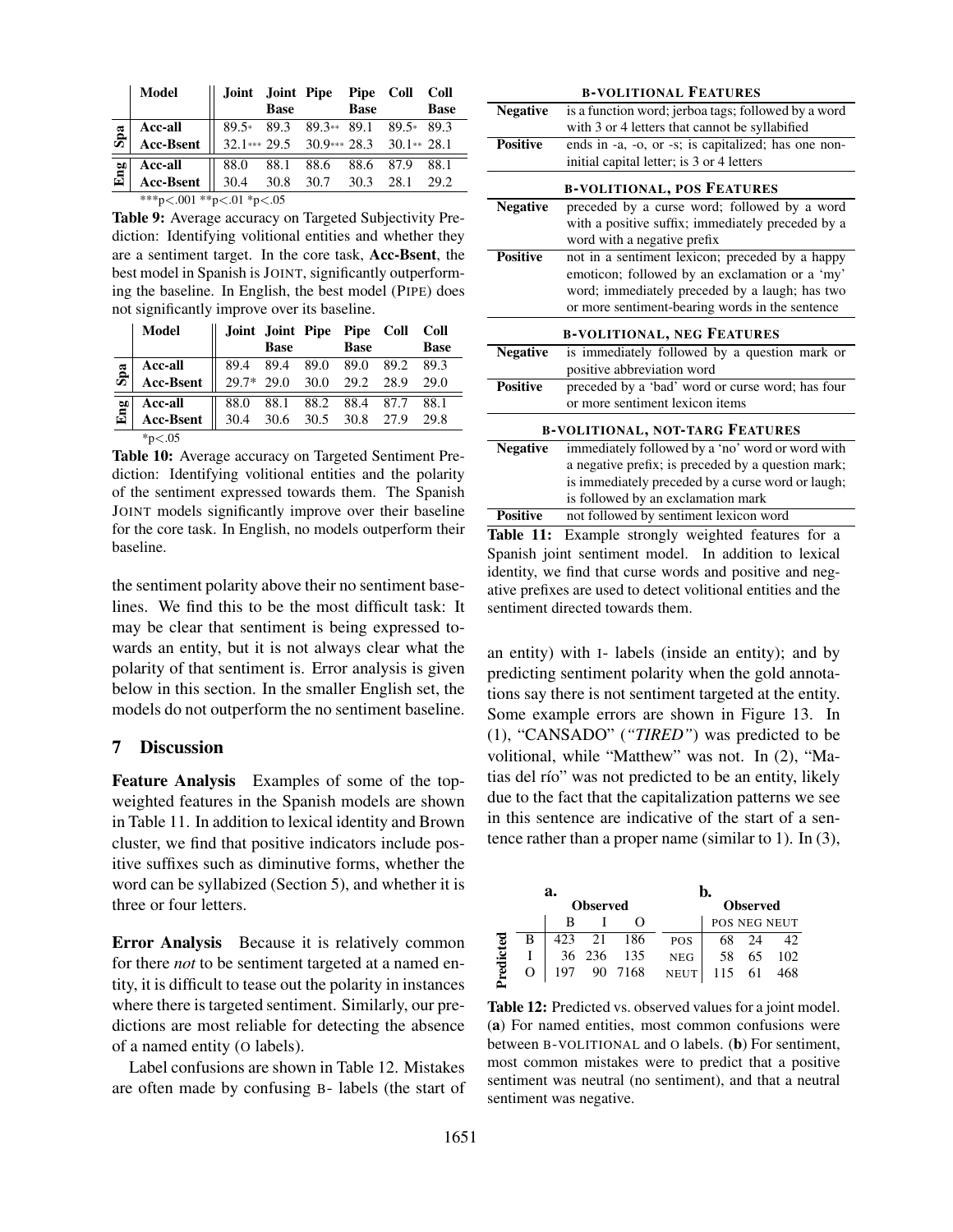#### NE prediction errors

|    | Spanish:           |                |          | Cuando estoy CANSADO, él es mi DESCANSO. Mateo |          |      |  |               |          |          |                |                          |          | .11:29. |     |  |
|----|--------------------|----------------|----------|------------------------------------------------|----------|------|--|---------------|----------|----------|----------------|--------------------------|----------|---------|-----|--|
|    | <b>Predicted:</b>  | $\overline{0}$ | $\Omega$ | B-VOLITIONAL 0 0 0 0 0                         |          |      |  |               |          |          | 0 <sub>0</sub> |                          | $\Omega$ |         | 000 |  |
|    | $\overline{Gold:}$ | $\Omega$       | $\Omega$ | $\Omega$                                       |          | 0000 |  | $\Omega$      |          |          |                | 0 B-VOLITIONAL 0 0 0 0 0 |          |         |     |  |
|    | English:           | $ $ When       |          | I'm TIRED                                      |          |      |  | he is my REST |          |          |                | . Matthew                |          | 11:29.  |     |  |
|    | Spanish:           | Matias         |          | del                                            |          | río  |  |               |          |          | fue una lata   |                          |          |         |     |  |
| 2. | <b>Predicted:</b>  | $\overline{0}$ |          | $\Omega$                                       | $\Omega$ |      |  |               | $\Omega$ | $\Omega$ | $\Omega$       | $\cdots$                 |          |         |     |  |
|    | $\overline{Gold:}$ |                |          | B-VOLITIONAL I-VOLITIONAL I-VOLITIONAL O       |          |      |  |               |          | $\Omega$ | $\Omega$       | $\ddots$                 |          |         |     |  |
|    | English:           | <b>Matias</b>  |          | del                                            |          | río  |  |               | was a    |          |                | drag                     |          |         |     |  |

#### Sentiment prediction errors

| Spanish:                                       | $\mathbf{M}$ ario que dio este contigo |  |  |                   |  |                                                  |  |                               | <b>Spanish:</b> $\ \dots\ $ is deverdad estas en cielo, ayudame Superman !!!   |
|------------------------------------------------|----------------------------------------|--|--|-------------------|--|--------------------------------------------------|--|-------------------------------|--------------------------------------------------------------------------------|
| <b>Predicted:</b> $\parallel$ NOT-TARG - - - - |                                        |  |  | <b>Predicted:</b> |  | $\sim$ $\sim$ $\sim$ $\sim$ $\sim$ $\sim$ $\sim$ |  | and the state of the state of | POSITIVE -                                                                     |
| $\overline{\cdot}$ Gold:                       | $\Box$ POSITIVE $\Box$                 |  |  | Gold:             |  |                                                  |  |                               | $NOT-TARG -$                                                                   |
| English:                                       | $\parallel$ Mario may God be with you  |  |  |                   |  |                                                  |  |                               | <b>English:</b> $\ \ldots\ $ you really are in the skies, help me Superman !!! |

#### Sentiment and NE prediction errors

|  | Spanish:   | Salen |               |                            | del gobierno de Humala        | dos                      |           | connotados izquierdistas, Giesecke |                  |                          | Eiguiguren          |
|--|------------|-------|---------------|----------------------------|-------------------------------|--------------------------|-----------|------------------------------------|------------------|--------------------------|---------------------|
|  | Predicted: |       | $\Omega$      | $\overline{O}$             | O B-VOLITIONAL I-VOLITIONAL O |                          |           |                                    | O B-VOLITIONAL O |                          | B-VOLITIONAL        |
|  |            |       | $\sim$ $\sim$ |                            | - NOT-TARG                    | NOT-TARG                 | -         |                                    | - NOT-TARG       | $\sim$                   | NOT-TARG            |
|  | Gold:      |       | $\Omega$      | $\overline{O}$             | O B-VOLITIONAL O              |                          | Ω         |                                    | O B-VOLITIONAL O |                          | <b>B-VOLITIONAL</b> |
|  |            |       |               |                            | - NOT-TARG                    | $\overline{\phantom{a}}$ |           |                                    | - NEGATIVE       | $\overline{\phantom{0}}$ | NOT-TARG            |
|  | English:   |       |               | $\vert$ Leaving the Humala | government                    | are two                  | notorious | leftists                           | Giesecke         |                          | and Eiguiguren      |

Table 13: Example errors made by joint models.

sentiment may not be clear without spelling correction: "dio" should be "dios", meaning "God"; otherwise, "dio" is the word for "gave". Humans can easily fix the spelling error, which changes the overall reading of the expression. In (4), the positive polarity item "verdad" (*"believe"*) and the exclamation marks (!!!) were likely used as indicators of positive sentiment; however, in this case the annotators marked the targeted sentiment as neutral. In (5), the "Humala" entity was predicted to be longer than it is ("Hamala dos" or *"Hamala two"*). It was also predicted that both "Giesecke" and "Eiguiguren" had no sentiment expressed towards them; annotators disagreed, with the majority of those who annotated "Giesecke" marking negative sentiment, and the majority of those who annotated "Eiguiguren" marking no sentiment. This highlights some of the difficulty in predicting sentiment discussed in Section 3, where annotators will often disagree as to whether there is no sentiment or positive/negative sentiment.

During development, we found that the collapsed model (COLL) performed best on small amounts of data. However, as we scaled up the amount of data we trained on, the PIPE and JOINT models significantly improved, while the COLL models did not have significant performance gains.

### 8 Conclusion

We have introduced the task of open domain targeted sentiment: predicting sentiment directed towards an entity along with discovering the entity itself. Our approach is developed to find targeted sentiment towards both person and organization named entities by modeling sentiment as a span along the entity.

We find that by modeling targeted sentiment in this way, we can reliably detect entities and whether or not they are sentiment targets above a no sentiment baseline. How best to determine the *polarity* of the sentiment expressed towards the entity, however, is still an open issue. Our data suggests that it is usually not clear-cut whether sentiment is being expressed or not; the strong disagreement between annotators suggests that detecting sentiment polarity in microblogs is difficult even for humans.

In future work, we hope to explore further methods for teasing apart sentiment polarity expressed towards a target. This research has achieved promising results for detecting sentiment targets without relying on external supervised models, and we hope that the features and approaches developed here can aid in sentiment analysis in noisy text and languages without rich linguistic resources.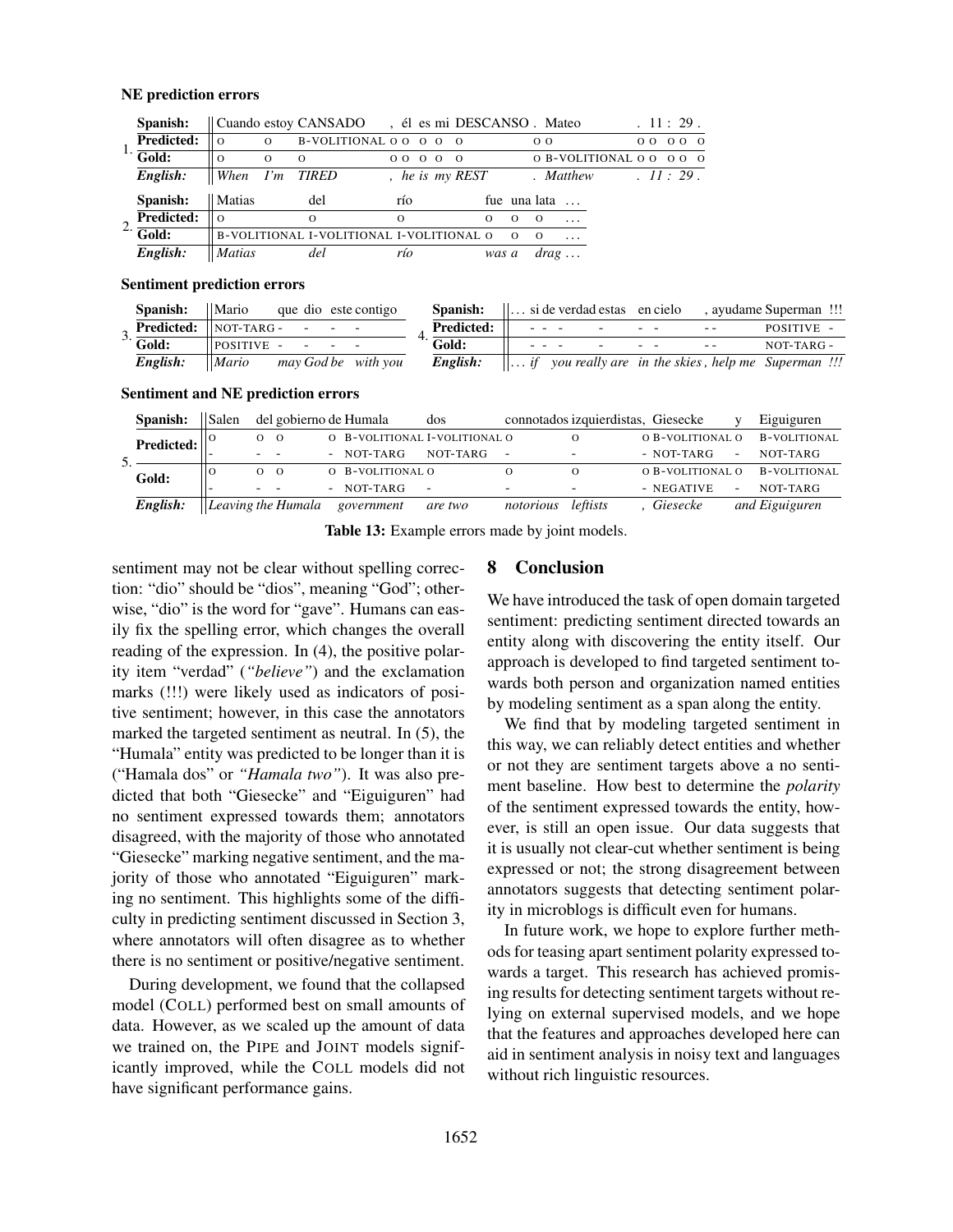#### References

- A. Agarwal, B. Xie, I. Vovsha, O. Rambow, and R. Passonneau. 2011. Sentiment analysis of twitter data. In *Proceedings of the Workshop on Language in Social Media*.
- Stefano Baccianella, Andrea Esuli, and Fabrizio Sebastiani. 2010. Sentiwordnet 3.0: An enhanced lexical resource for sentiment analysis and opinion mining. In *Proceedings of the Seventh International Conference on Language Resources and Evaluation (LREC'10)*.
- Luciano Barbosa and Junlan Feng. 2010. Robust sentiment detection on Twitter from biased and noisy data. In *Proceedings of Coling: Posters*.
- Adam Bermingham and Alan F Smeaton. 2010. Classifying sentiment in microblogs: Is brevity an advantage? In *Proceedings of CIKM-2010*.
- Albert Bifet and Eibe Frank. 2010. Sentiment knowledge discovery in Twitter streaming data. In *Proceedings of the International Conference on Discovery Science (DS-2010)*.
- Juliette Blevins. 1996. The syllable in phonological theory. In John A. Goldswmith, editor, *The Handbook of Phonological Theory*. Blackwell Publishing, Blackwell Reference Online.
- N. N. Bora. 2012. Summarizing public opinions in tweets. In *Proceedings of CICLing-2012*.
- Samuel Brody and Nicholas Diakopoulos. 2011. Cooooooooooooooollllllllllllll!!!!!!!!!!!!!!: using word lengthening to detect sentiment in microblogs. In *Proceedings of EMNLP-2011*.
- P. F. Brown, V. J. Della Pietra, P. V. deSouza, J.C. Lai, and R.L. Mercer. 1992. Class-based n-gram models of natural language. *Computational Linguistics*, 18(4):467–479.
- Pedro Henrique Calais Guerra, Adriano Veloso, Wagner Meira Jr, and Virgílio Almeida. 2011. From bias to opinion: a transfer-learning approach to real-time sentiment analysis. In *Proceedings of the KDD-2011*.
- Chris Callison-Burch and Mark Dredze. 2010. Creating speech and language data with amazon's mechanical turk. In *Proceedings of the NAACL:HLT Workshop on Creating Speech and Language Data with Amazon's Mechanical Turk*.
- Lu Chen, Wenbo Wang, Meenakshi Nagarajan, Shaojun Wang, and Amit P. Sheth. 2012. Extracting diverse sentiment expressions with target-dependent polarity from twitter. In *Proceedings of ICWSM-2012*.
- Yejin Choi, Eric Breck, and Claire Cardie. 2006. Joint extraction of entities and relations for opinion recognition. *Proceedings of EMNLP 2006*.
- G. N. Clements. 1990. The role of the sonority cycle in core syllabification. In J. Kingston and M. Beckman,

editors, *Papers in Laboratory Phonology*, pages 283– 333. CUP, Cambridge.

- Dmitry Davidov, Oren Tsur, and Ari Rappoport. 2010. Enhanced sentiment learning using Twitter hashtags and smileys. In *Proceedings of Coling: Posters*.
- Nicholas A Diakopoulos and David A Shamma. 2010. Characterizing debate performance via aggregated twitter sentiment. In *Proceedings of CHI-2010*.
- David Etter, Francis Ferraro, Ryan Cotterell, Olivia Buzek, and Benjamin Van Durme. 2013. Nerit: Named entity recognition for informal text. Technical Report 11, Human Language Technology Center of Excellence, Johns Hopkins University, July.
- Jenny Rose Finkel and Christopher D. Manning. 2010. Hierarchical joint learning: Improving joint parsing and named entity recognition with non-jointly labeled data. In *Proceedings of ACL-2010*.
- Joan B. Hooper. 1976. The syllable in phonological theory. *Language*, 48(3):525–540.
- Minqing Hu and Bing Liu. 2004. Mining and summarizing customer reviews. In *Proceedings of KDD*.
- Xia Hu, Lei Tang, Jiliang Tang, and Huan Liu. 2013. Exploiting social relations for sentiment analysis in microblogging. In *Proceedings of the 6th ACM International Conference on Web Search and Data Mining (WSDM-2013)*.
- Niklas Jakob and Iryna Gurevych. 2010. Extracting opinion targets in a single-and cross-domain setting with conditional random fields. In *Proceedings of EMNLP*.
- Long Jiang, Mo Yu, Xiaohua Liu, and Tiejun Zhao. 2011. Target-dependent twitter sentiment classification. In *Proceedings of ACL-2011*.
- Wei Jin and Hung Hay Ho. 2009. A novel lexicalized hmm-based learning framework for web opinion mining. *Proceedings of ICML 2009*.
- Soo-Min Kim and Eduard Hovy. 2006. Identifying and analyzing judgment opinions. *Proceedings of NAACL 2006*.
- Terry Koo, Xavier Carreras, and Michael Collins. 2008. Simple semi-supervised dependency parsing. In *Proceedings of ACL/HLT*.
- Michal Kosinskia, David Stillwell, and Thore Graepel. 2013. Private trains and attributes are predictable from digital records of human behavior. *Proc. of the National Academy of Sciences of the USA*, 110(5).
- Efthymios Kouloumpis, Theresa Wilson, and Johanna Moore. 2011. Twitter sentiment analysis: The good the bad and the OMG! In *Proceedings of ICWSM-2011*.
- J. Lafferty, A. McCallum, and F. Pereira. 2001. Conditional random fields: Probabilistic models for segmenting and labeling sequence data. In *Proceedings of ICML-2001*.